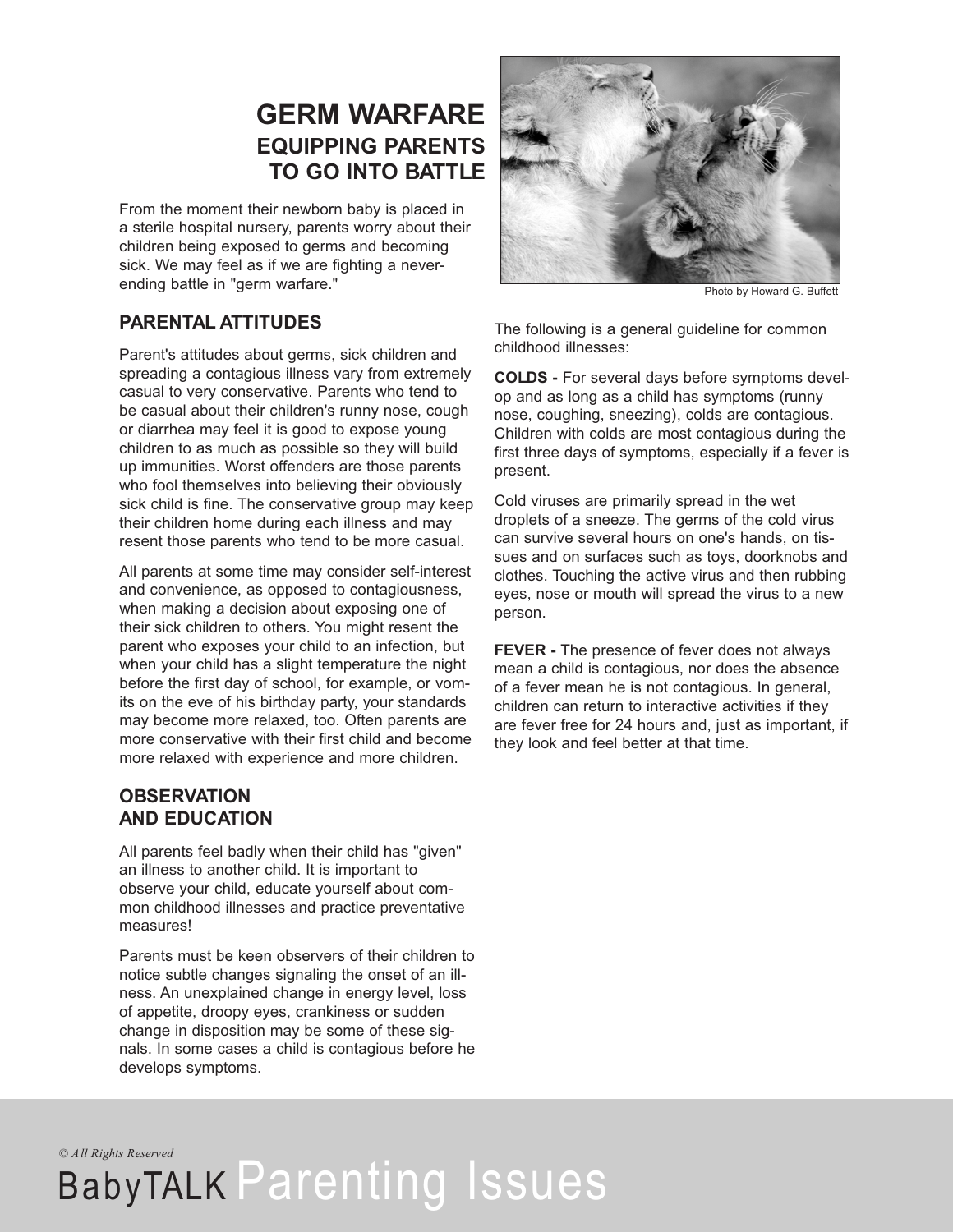**EAR INFECTIONS -** These tend to run in families, but are not in themselves contagious. The upper-respiratory infection that often accompanies the ear infection, however, is contagious. Again, kids can return to activities once they are fever free and they feel better.

**VOMITING AND DIARRHEA -** In many cases, a child who vomits or who has diarrhea also has a contagious stomach virus. Children with diarrhea are contagious for about two-three days. Influenza is most contagious the first day of symptoms

### **PREVENTION**

### **Wash your hands.**

Since germs often travel on our hands, the greatest preventative and protective measure we can do as parents is to wash our hands and teach our children to wash theirs.

Remember to wash your hands often during the day and especially before meals and after diapering. When teaching your very young child to wash his hands, give him a toy or object to "scrub" while he is at the sink. This will lengthen the amount of time spent at the sink and assure the use of soap! You may want to have a different color towel for each family member and wash the hand towels often. When hand washing is inconvenient, diaper wipes are a good substitute.

#### **Don't share food, drinking cups or eating utensils.**

#### **Keep your body healthy.**

Get enough sleep Eat properly Exercise regularly Reduce stress Maintain a smoke-free environment

# **WHEN CHILDREN GET SICK SNEEZES, SNIFFLES, RASHES, COUGHS AND MORE**

Temperature of 103.5 degrees. Cough. "My tummy hurts." Runny nose. Diabetes. Asthma. Red bumps. Itching. "I don't feel very good." Our children are very precious to us. We don't like to see them suffer. We want to protect them from all the "bad things" in life. In reality, parents cannot keep their children from getting sick. All children will face the common temporary illnesses of childhood such as colds, fevers, coughs, diarrheas and rashes. Some children will also face acute life-threatening illnesses and still others will face chronic illnesses such as asthma or diabetes. Each type of illness will stir up strong emotions within parents and will have an effect on their relationship with each child.

# **TEMPORARY ILLNESSES OF CHILDHOOD**

While these illnesses are not life-threatening, they do disrupt the routine of the household and place added demands on parents. Your response to your child's illness is probably influenced by your personality and your attitude toward illnesses. Some parents may be casual about their children's sniffles and coughs believing they need to be exposed to illnesses to build up immunities. Other parents choose to keep their children home whenever they display symptoms of illness.

In most cases, parents are the frontline medical evaluators of their own children. It is important to be an "expert observer" of your child. Some symptoms should send a red-flag message to parents to keep the child home. They include:

> breathing difficulties severe pain fever diarrhea vomiting extreme lethargy severe cough rash of an unknown origin

*© All Rights Reserved*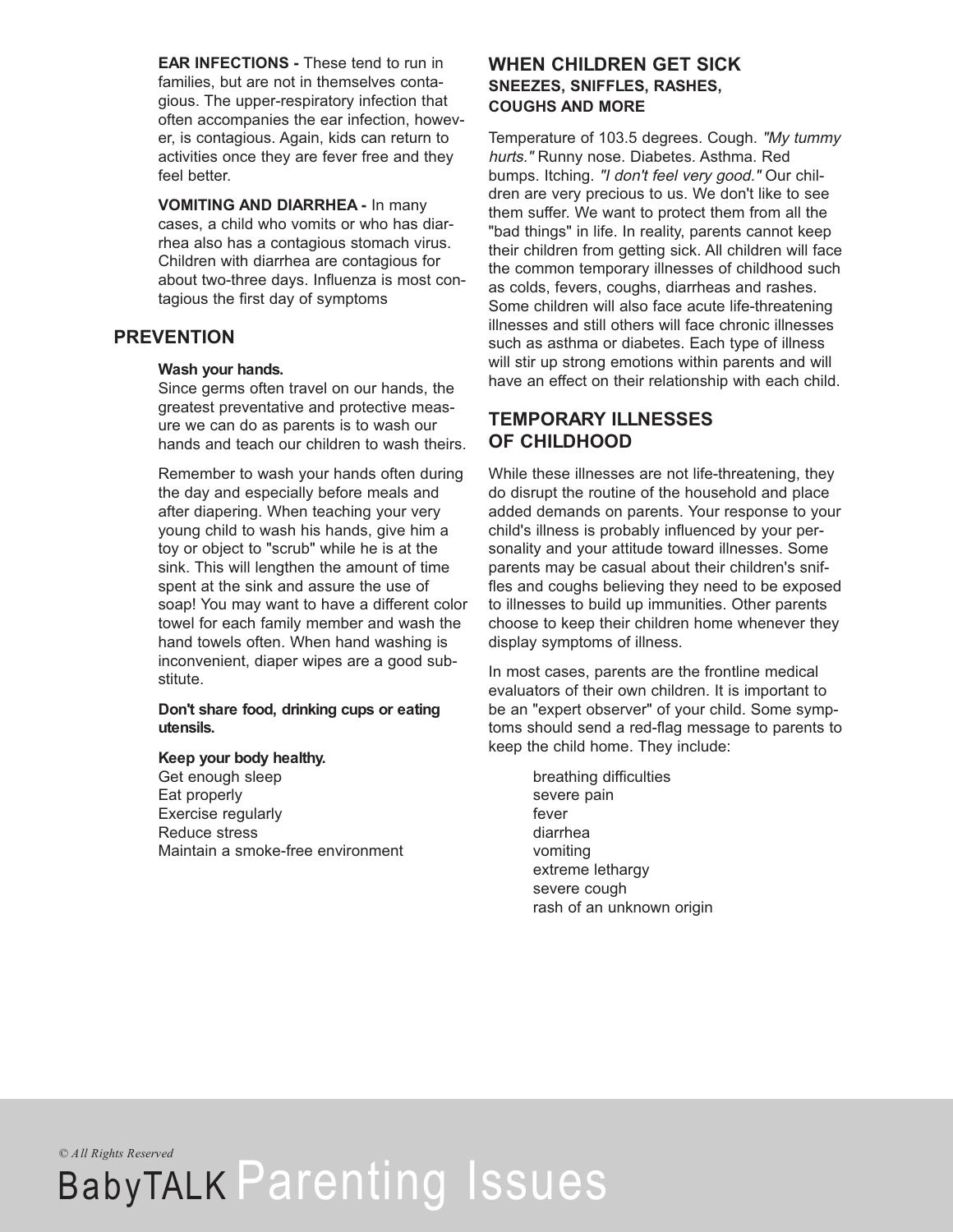### **WHAT DO OUR CHILDREN WANT AND NEED FROM US WHEN THEY ARE SICK?**

They want basically the same thing adults want when they are sick-reassurance, diversion, sympathy, nurturing and the continual presence of another human being whose sole purpose is to help them get better.

Reassurance comes in a variety of forms from cuddling a baby to words of comfort for a preschooler that they will feel better in a couple of days.

Reassuring the patient does not mean lying to him even when he needs a shot or unpleasant tasting medicine! Your well-meaning lie may cause your child to lose trust in you.

Diversion for a sick child requires parents to pull creative tricks out of their magical bag. A sick child's attention span is shorter and what caught their attention when well may not interest them at all when they are sick. Some "tricks" to try:

> Provide a change of scenery often. You may want to move his sick bed to different rooms of the house and change his bedding often. Don't forget to fluff the pillows.

Offer a warm bath with bubbles and music.

Allow TV or video viewing. Encourage your child to watch shows that will make her laugh.

Offer new books, toys or activities. You may want to develop a sick day box filled with "things" to be played with only when your child is sick. You will need to add to this box on a regular basis.

Present meals in a special way to encourage your sick child to eat. Use a special bowl, cup, straw or spoon.

Allow your child to play as much as he desires. Besides a diversion, play is a selfhealing activity that helps a child release tension and makes him happier. His play may be at a lower level developmentally than he has been at in a well state.

Part of caring for sick children requires parents to keep their own anxieties about their child's illness under control. These feelings are often contagious and easily passed on to the ill child. Be cautious about what you say about your child's condition when he can hear you.

With each illness he may show some signs of regression in behavior during and immediately after the illness. Your child may:

> become overly sensitive and cry more -cling to you.

become more aggressive in his interactions with siblings.

wet his pants after being toilet trained. return to sucking his thumb or pacifier. want to be held and carried as he was as a baby.

This regressive behavior is normal and allows your child to conserve her energy and gather more attention from those around her to aid in the healing process. Parents must understand this behavior and then encourage and support her to want to "grow up" again.

# **ACUTE ILLNESSES OR EMERGENCIES**

No parent feels totally prepared for a life-threatening illness or emergency involving her child. These emergencies severely test parent's abilities to cope and to maintain stability. The anxiety that surfaces during the crisis becomes a source of adrenalin needed to meet the demands of the emergency. Coping with such a situation may have an effect on your relationship with your child and on how you view yourself as a parent. A parent's response to an illness has an influence on the child's ability to cope with the current situation as well as future illnesses.

Because parents love their children so deeply, any illness, but especially an acute illness or emergency, calls up protective behavior. Being protective is part of being a parent; however, crisis situations may lead to over-protectiveness.

In 1964, doctors first described a condition known as vulnerable child syndrome. Parents who focus on their child's vulnerabilities and ignore her strengths may foster in that child a self-image of weakness. This self-image of weakness will affect her ability to cope with future illnesses as many other challenges in life. This syndrome is often identified in children whose parents have seen them through a life-threatening situation. These close calls may cause parents to see their child as overly fragile long after the crises are past. Difficulty in conceiving, difficulty in carrying a baby to term or a hereditary illness may also cause parents to exhibit these same strong emotions.

*© All Rights Reserved*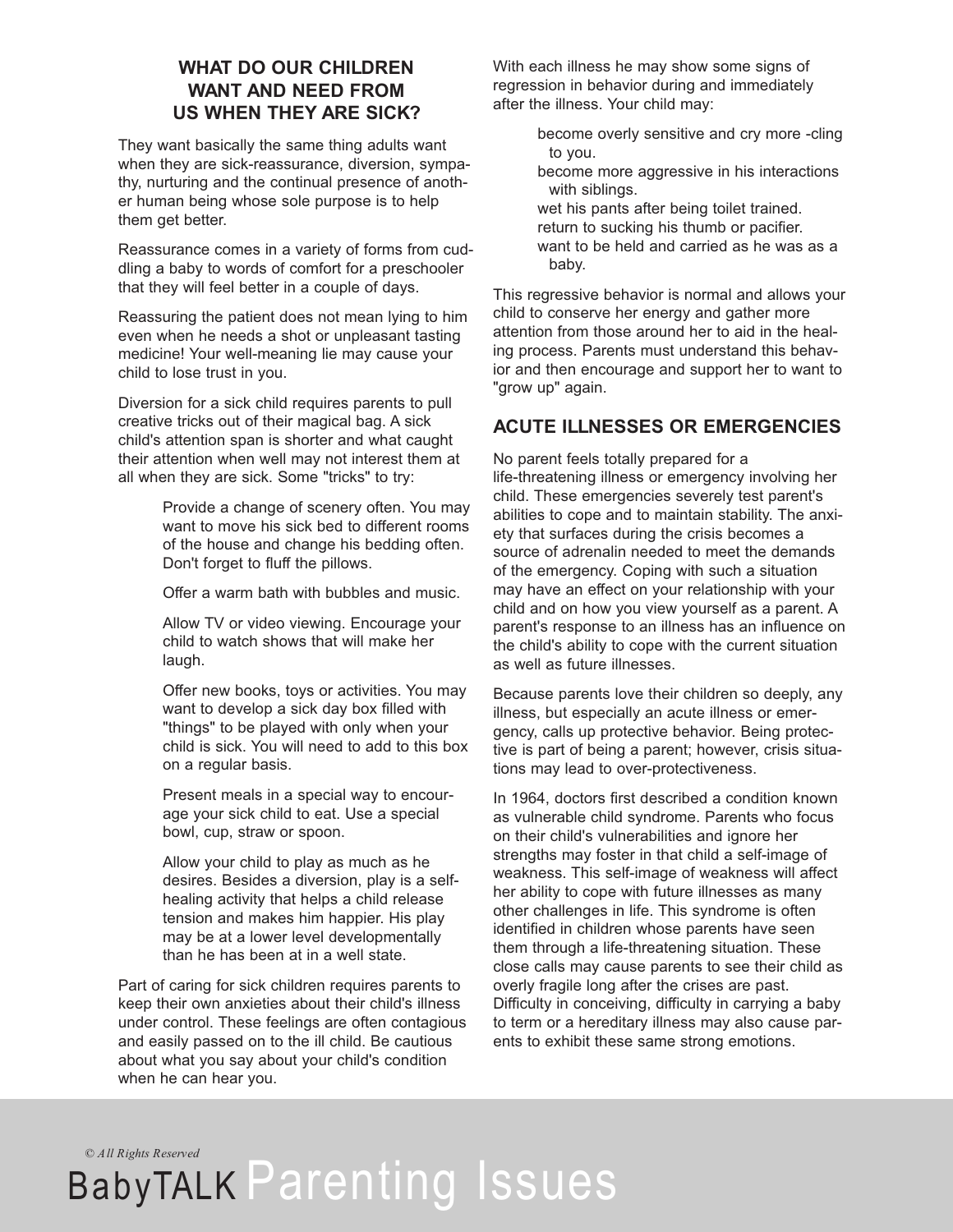In addition to viewing their child as weak and fragile, parents may also be tempted to relate every behavior to her illness. Temper tantrums, for example, are not a result of your child's illness. Every child will exhibit this behavior while dealing with the issues of limits and independence. In the midst of or after her illness, she will continue to progress through the normal developmental stages and display the appropriate behavior of each stage.

After the crisis is over, parents can resist overreacting to every one of their child's illnesses through education and routinely ask the doctors to explain their child's illness at the office appointment. Suggested questions include:

> How do you know my child has this condition? What is the cause of it? What is the illness' expected course? What can be done at the moment? What about the future? Is this illness related to the past crisis?

Parents should also express any fears they have concerning their child's condition to their doctor.

In the midst of an acute illness or emergency, parents often feel helpless. A common reaction is to seek someone or something to blame for their child's condition. Inherent in caring about a child is the feeling that anything that goes wrong is the responsibility of the adult. If parents blame themselves, it becomes a deep sense of guilt. Often they blame a spouse, partner or close family member. Many relationships are affected when a family is in crisis.

### **WHEN CHILDREN ARE SICK DIABETES, ASTHMA, MIGRAINE HEADACHES AND MORE**

### **CHRONIC ILLNESSES**

While temporary and acute illnesses are most likely short-term situations, chronic illnesses are long term. They are often for the rest of the individual's life. The normal feelings of fear and guilt are felt by parent and child; however, because of the length of a chronic illness these feelings are more intense.

### **FROM THE CHILD'S PERSPECTIVE**

CHILDREN'S NEEDS . . . Children want and need basically the same thing adults want and need when they are sick – reassurance, diversion, sympathy, nurturing and the continual presence of

another human being whose sole purpose is to help them get better.

Reassurance comes in a variety of forms from cuddling a baby to words of comfort for a pre-schooler. Reassuring the patient does not mean lying to him even when he needs a shot or unpleasant tasting medicine! Your well-meaning lie may cause your child to lose trust in you.

Because of the long-term nature and demand of some chronic illnesses, parents must be constantly available to their child. This situation can easily result in fatigue and burnout. As soon as you feel comfortable, teach another adult family member or friend the care routine necessary for your child, freeing you for occasional time away.

### **FROM A PARENT'S PERSPECTIVE**

FEELING OVERWHELMED . . . Many parents harbor an unconscious feeling of guilt, struggling with a vague feeling that they are somehow to blame for the child's illness. However, the origin of many chronic illnesses is still a mystery to medical science. Most of them are a result of a combination of many factors.

Parents of children with chronic illnesses also struggle with fearful feelings about what the future holds for their child and the family.

They are often overwhelmed and consumed by the issues surrounding the illness--medication, visits to the doctor, insurance forms, finances. These issues may cause parents to lose perspective about the overall growth and development of their child and forget what is "normal." Instead they may see their child as a "vulnerable child."

A child with a chronic illness will still go through the various stages of development and display the same general behaviors at each age. Behaviors you may view as negative, such as temper tantrums, are not related to your child's chronic illness. They are a normal part of her development. Parents must be mindful of the fact that the timetable for these stages may be somewhat affected by the chronic condition.

*© All Rights Reserved*